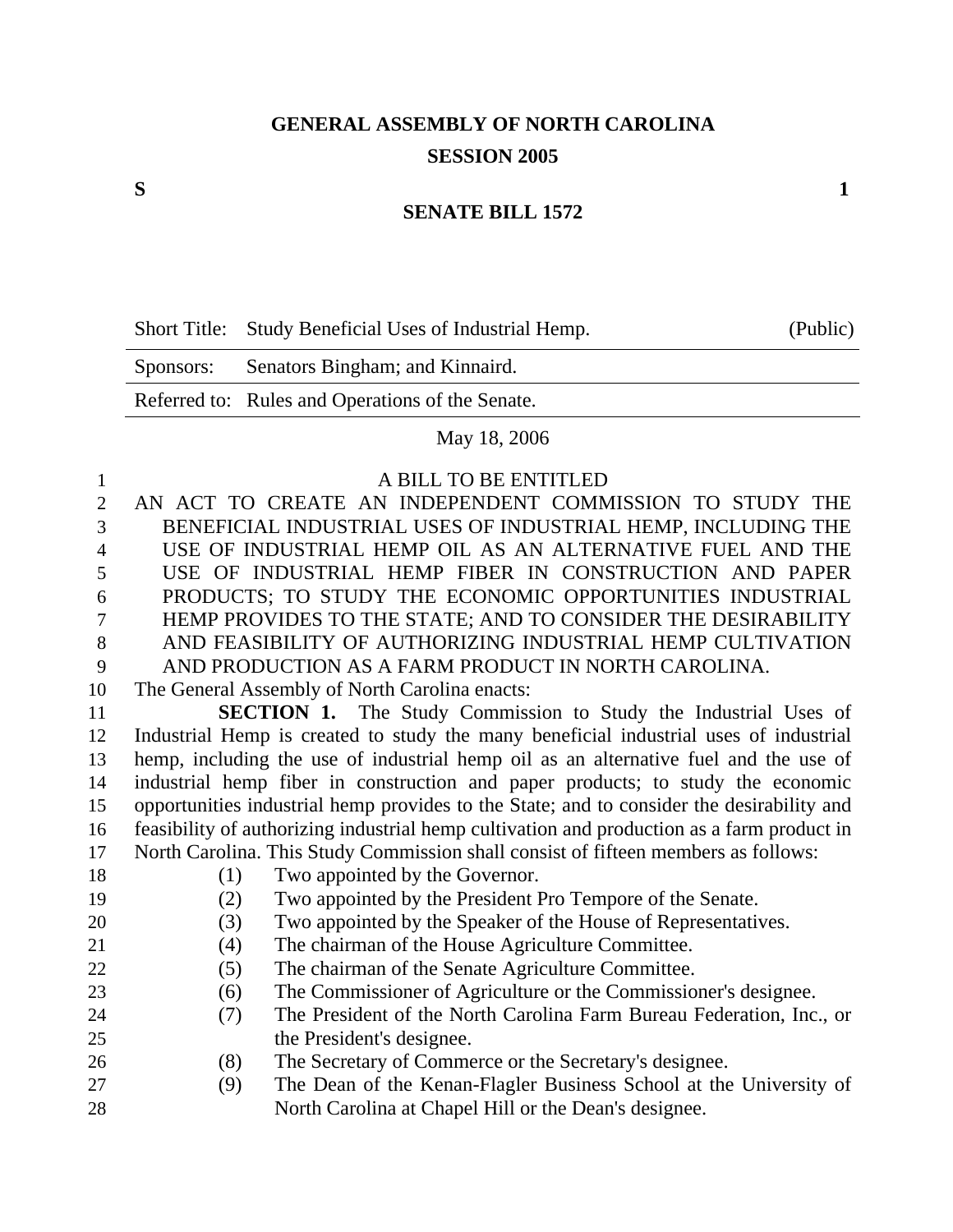| $\mathbf{1}$     | (10)                                  | The Dean of The Fuqua School of Business, Duke University or the                    |
|------------------|---------------------------------------|-------------------------------------------------------------------------------------|
| $\mathbf{2}$     |                                       | Dean's designee.                                                                    |
| 3                | (11)                                  | The Dean of the College of Agriculture and Life Sciences at North                   |
| $\overline{4}$   |                                       | Carolina State University or the Dean's designee.                                   |
| 5                | (12)                                  | The Dean of the School of Agriculture and Environmental Sciences at                 |
| $\boldsymbol{6}$ |                                       | North Carolina Agricultural and Technical State University or the                   |
| $\overline{7}$   |                                       | Dean's designee.                                                                    |
| $8\,$            |                                       | Members shall be appointed for two-year terms beginning October 1 of each           |
| 9                |                                       | odd-numbered year. The cochairmen of the Commission shall be the chairmen of the    |
| 10               |                                       | Senate and House Agriculture Committees respectively.                               |
| 11               |                                       | SECTION 2. Cochairs. - The Commission shall have two cochairs, one                  |
| 12               |                                       | designated by the President Pro Tempore of the Senate and one designated by the     |
| 13               |                                       | Speaker of the House of Representatives from among their respective appointees. The |
| 14               |                                       | Commission shall meet upon the call of the cochairs.                                |
| 15               |                                       | <b>SECTION 3.</b> Quorum. $-$ A quorum of the Commission shall consist of eight     |
| 16               | members.                              |                                                                                     |
| 17               |                                       | <b>SECTION 4.</b> Vacancies. – Any vacancy on the Commission shall be filled        |
| 18               | by the original appointing authority. |                                                                                     |
| 19               |                                       | <b>SECTION 5.</b> Purpose and Duties. – The Commission shall have the               |
| 20               | following purposes and duties:        |                                                                                     |
| 21               | (1)                                   | The Commission shall conduct an in-depth examination of issues                      |
| 22               | related to:                           |                                                                                     |
| 23               | a.                                    | A review of current scientific and business literature on the                       |
| 24               |                                       | many industrial uses of industrial hemp, including the uses of                      |
| 25               |                                       | industrial hemp oil as an alternative fuel and motor oil; the uses                  |
| 26               |                                       | of omega-3 rich industrial hemp seed and industrial hemp oil in                     |
| 27               |                                       | snack foods, body care products, and food supplements; the                          |
| 28               |                                       | uses of industrial hemp fibers as raw materials for construction                    |
| 29               |                                       | and paper products and for fabric; and the uses of industrial                       |
| 30               |                                       | hemp in the manufacture of recyclable car parts.                                    |
| 31               | b.                                    | A review of scientific literature on the different types of hemp                    |
| 32               |                                       | and how industrial hemp differs from hemp that is the illegal                       |
| 33               |                                       | drug marijuana.                                                                     |
| 34               | c.                                    | A review of current economic literature on the economic                             |
| 35               |                                       | benefits of and the economic markets for the products made                          |
| 36               |                                       | using industrial hemp.                                                              |
| 37               | d.                                    | A review of actions taken by the federal government and                             |
| 38               |                                       | actions by other states to produce industrial hemp for its                          |
| 39               |                                       | industrial uses.                                                                    |
| 40               | e.                                    | An evaluation of the economic opportunities for the State that                      |
| 41               |                                       | may result from producing industrial hemp as a farm product                         |
| 42               |                                       | and to manufacture industrial hemp products.                                        |
| 43               | f.                                    | Any other issues the Commission determines are pertinent.                           |